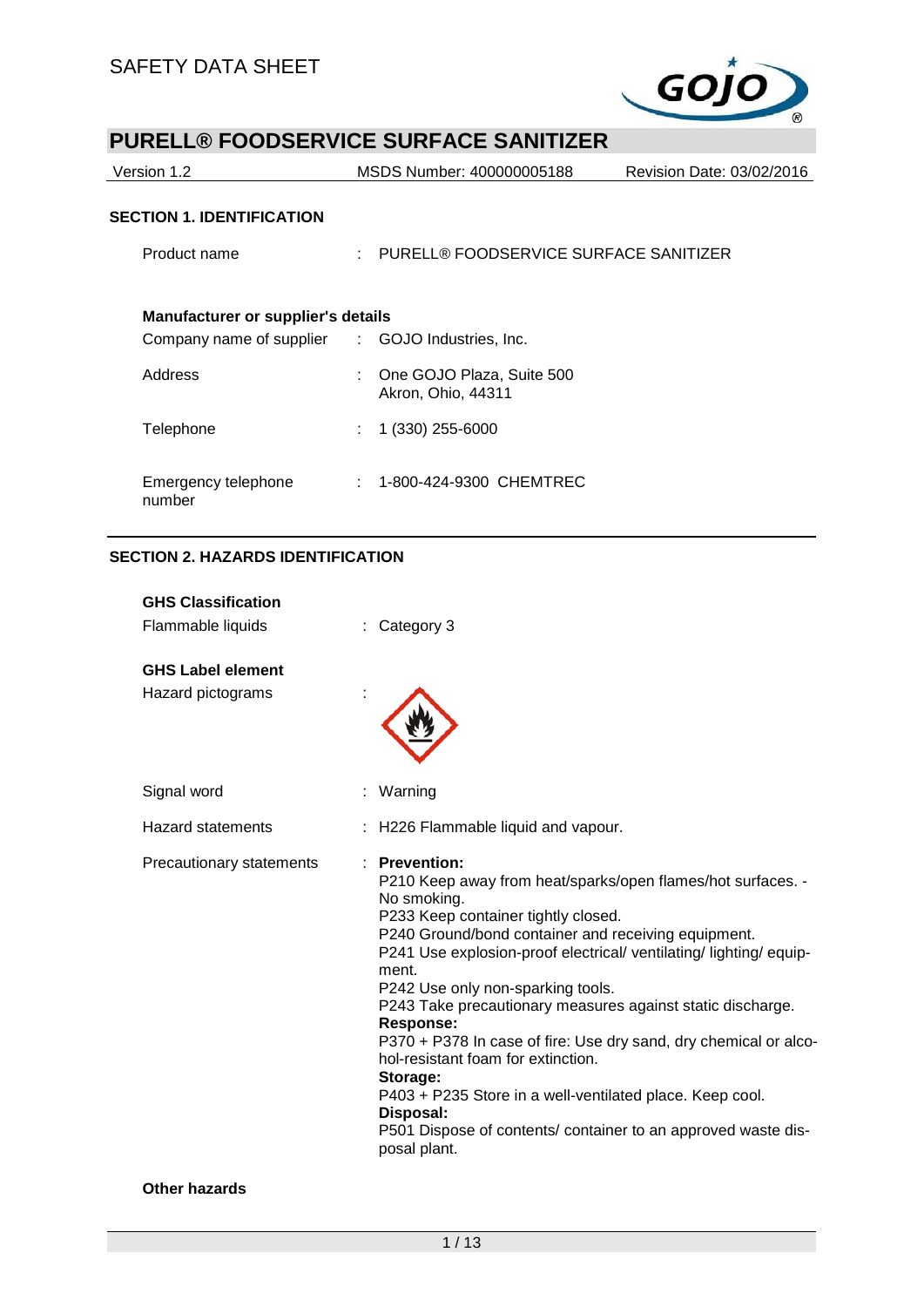

Version 1.2 MSDS Number: 400000005188 Revision Date: 03/02/2016

None known.

### **SECTION 3. COMPOSITION/INFORMATION ON INGREDIENTS**

#### **Hazardous components**

| <b>Chemical Name</b> | CAS-No. | Concentration (%) |
|----------------------|---------|-------------------|
| Ethyl Alcohol        | 64-17-5 | $>= 20 - 35$      |
| l Isopropyl Alcohol  | 67-63-0 | - < 5<br>$>= 1$   |

#### **SECTION 4. FIRST AID MEASURES**

| General advice             | : In the case of accident or if you feel unwell, seek medical ad-<br>vice immediately.<br>When symptoms persist or in all cases of doubt seek medical<br>advice.      |
|----------------------------|-----------------------------------------------------------------------------------------------------------------------------------------------------------------------|
| If inhaled                 | : If inhaled, remove to fresh air.<br>If symptoms persist, call a physician.                                                                                          |
| In case of skin contact    | : Wash with water and soap as a precaution.<br>Get medical attention if irritation develops and persists.                                                             |
| In case of eye contact     | : In case of contact, immediately flush eyes with plenty of water<br>for at least 15 minutes.<br>If easy to do, remove contact lens, if worn.<br>Seek medical advice. |
| If swallowed               | : If swallowed, DO NOT induce vomiting.<br>Rinse mouth with water.<br>Obtain medical attention.                                                                       |
| Protection of first-aiders | : First Aid responders should pay attention to self-protection<br>and use the recommended protective clothing                                                         |

#### **SECTION 5. FIREFIGHTING MEASURES**

| Suitable extinguishing media              | : Water spray<br>Alcohol-resistant foam<br>Carbon dioxide (CO2)<br>Dry chemical                                                                                                                                                                                                                   |  |
|-------------------------------------------|---------------------------------------------------------------------------------------------------------------------------------------------------------------------------------------------------------------------------------------------------------------------------------------------------|--|
| Unsuitable extinguishing<br>media         | : High volume water jet                                                                                                                                                                                                                                                                           |  |
| Specific hazards during fire-<br>fighting | : Do not use a solid water stream as it may scatter and spread<br>fire.<br>Cool closed containers exposed to fire with water spray.<br>Flash back possible over considerable distance.<br>May form explosive mixtures in air.<br>Exposure to decomposition products may be a hazard to<br>health. |  |
| Specific extinguishing meth-              | : Use extinguishing measures that are appropriate to local cir-                                                                                                                                                                                                                                   |  |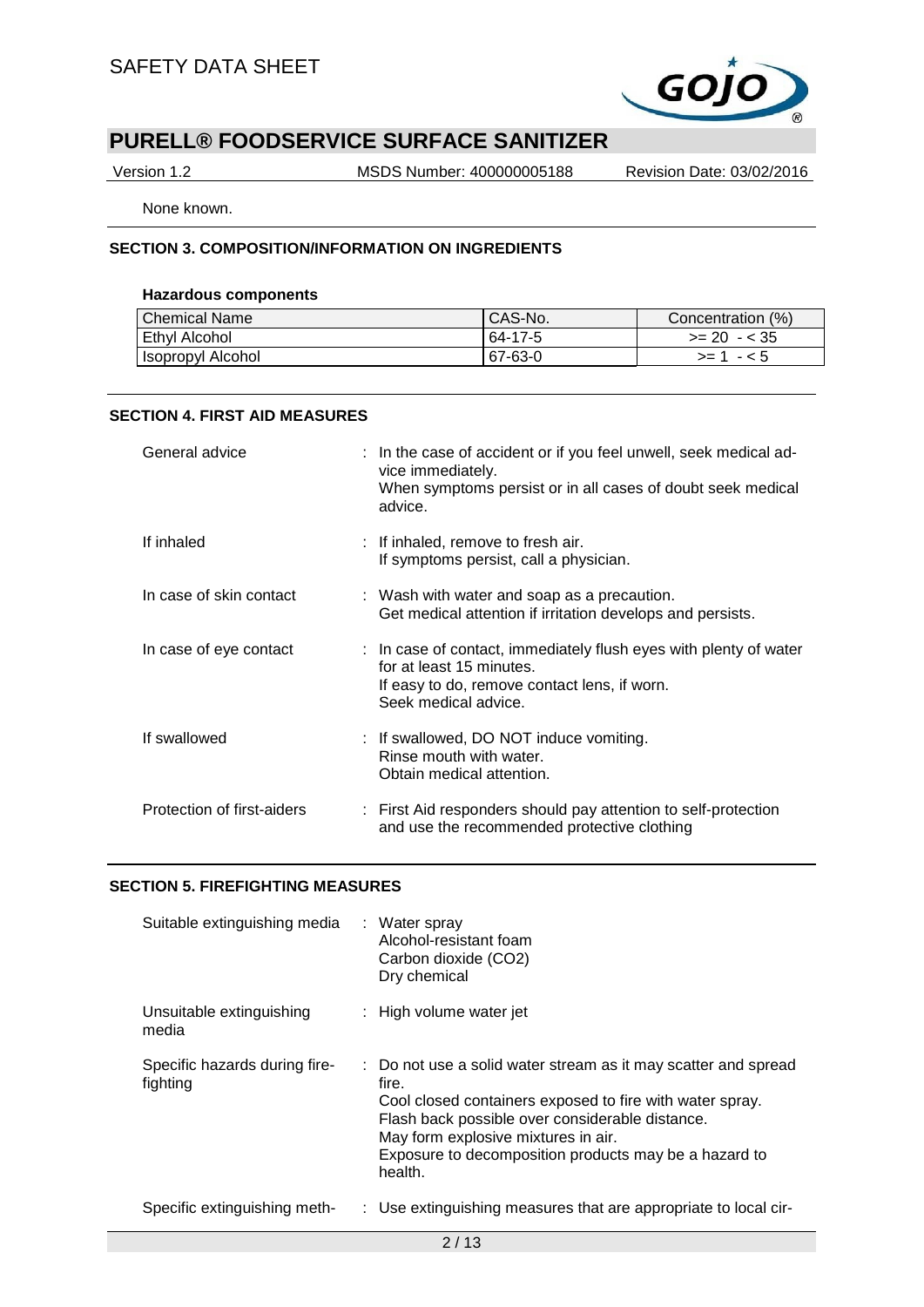

| Version 1.2                                      | MSDS Number: 400000005188<br>Revision Date: 03/02/2016 |                                                                                                                        |  |  |  |  |
|--------------------------------------------------|--------------------------------------------------------|------------------------------------------------------------------------------------------------------------------------|--|--|--|--|
| ods                                              |                                                        | cumstances and the surrounding environment.<br>Use water spray to cool unopened containers.                            |  |  |  |  |
| Further information                              |                                                        | : Fire residues and contaminated fire extinguishing water must<br>be disposed of in accordance with local regulations. |  |  |  |  |
| Special protective equipment<br>for firefighters |                                                        | : In the event of fire, wear self-contained breathing apparatus.<br>Use personal protective equipment.                 |  |  |  |  |

## **SECTION 6. ACCIDENTAL RELEASE MEASURES**

| Personal precautions, protec-<br>tive equipment and emer-<br>gency procedures | : Use personal protective equipment.<br>Ensure adequate ventilation.<br>Remove all sources of ignition.<br>Evacuate personnel to safe areas.<br>Keep people away from and upwind of spill/leak.<br>Material can create slippery conditions.          |
|-------------------------------------------------------------------------------|------------------------------------------------------------------------------------------------------------------------------------------------------------------------------------------------------------------------------------------------------|
| Environmental precautions                                                     | : Discharge into the environment must be avoided.<br>Prevent further leakage or spillage if safe to do so.<br>Retain and dispose of contaminated wash water.<br>Local authorities should be advised if significant spillages<br>cannot be contained. |
| Methods and materials for<br>containment and cleaning up                      | : Non-sparking tools should be used.<br>Soak up with inert absorbent material.<br>Keep in suitable, closed containers for disposal.<br>Clean contaminated floors and objects thoroughly while ob-<br>serving environmental regulations.              |

## **SECTION 7. HANDLING AND STORAGE**

| Advice on safe handling     | : Avoid contact with eyes.                                                                                                                                                                                                          |  |  |  |  |
|-----------------------------|-------------------------------------------------------------------------------------------------------------------------------------------------------------------------------------------------------------------------------------|--|--|--|--|
| Conditions for safe storage | $\therefore$ No smoking.<br>Take measures to prevent the build up of electrostatic charge.<br>Keep container tightly closed in a dry and well-ventilated<br>place.<br>Store in accordance with the particular national regulations. |  |  |  |  |

## **SECTION 8. EXPOSURE CONTROLS/PERSONAL PROTECTION**

| Components           | CAS-No. | Value type<br>(Form of<br>exposure) | Control parame-<br>ters / Permissible<br>concentration | <b>Basis</b>     |
|----------------------|---------|-------------------------------------|--------------------------------------------------------|------------------|
| <b>Ethyl Alcohol</b> | 64-17-5 | <b>TWA</b>                          | $1,000$ ppm<br>1,900 mg/m3                             | <b>NIOSH REL</b> |
|                      |         | <b>TWA</b>                          | 1,000 ppm<br>1,900 mg/m3                               | OSHA Z-1         |
|                      |         | <b>STEL</b>                         | 1,000 ppm                                              | <b>ACGIH</b>     |
| Isopropyl Alcohol    | 67-63-0 | <b>TWA</b>                          | 200 ppm                                                | <b>ACGIH</b>     |

## **Components with workplace control parameters**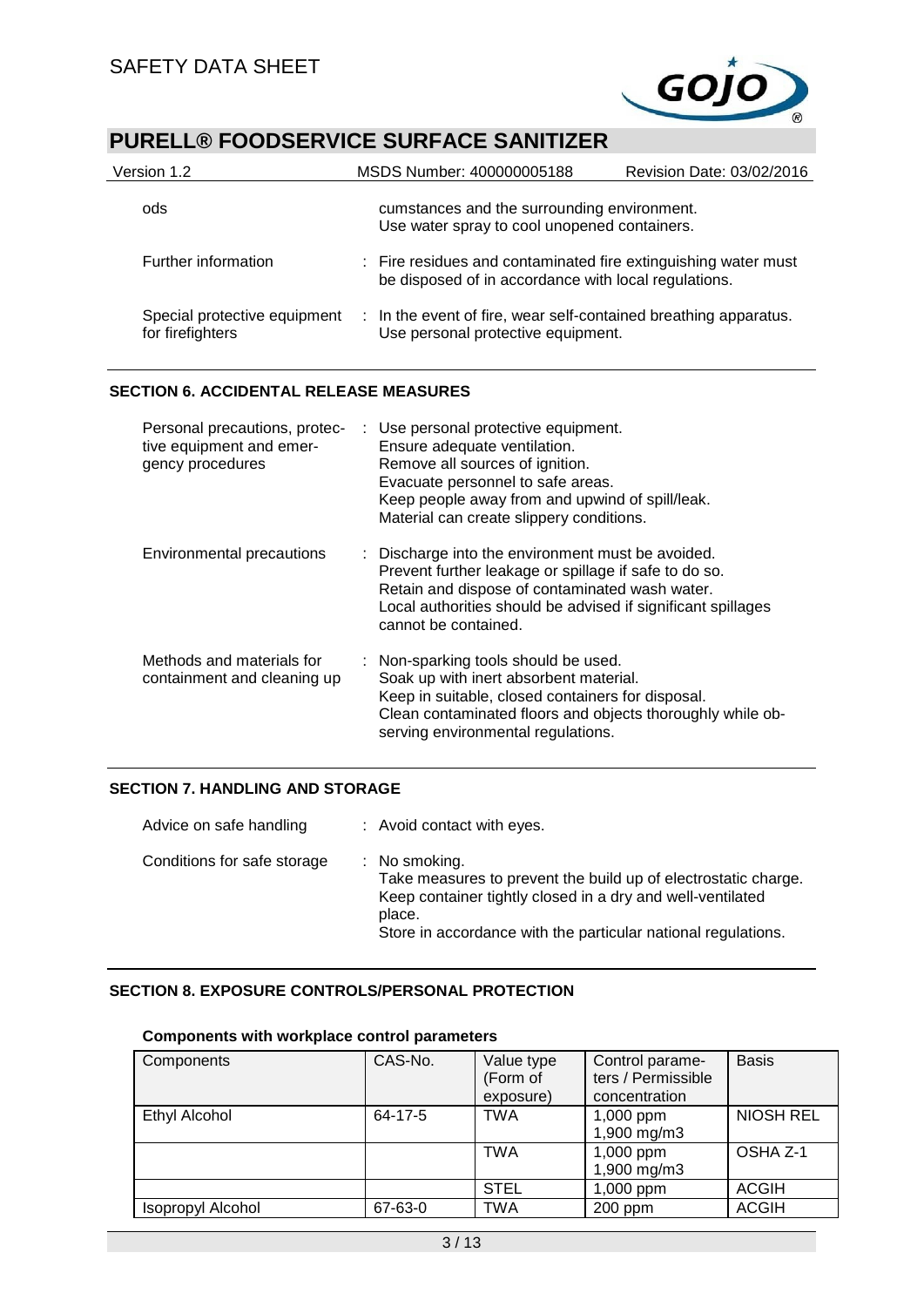

| Version 1.2                                    |                                                                                                       |  |                                    |                        | MSDS Number: 400000005188                                                                                                                                                                                                                                                 |                                               | Revision Date: 03/02/2016         |  |                     |
|------------------------------------------------|-------------------------------------------------------------------------------------------------------|--|------------------------------------|------------------------|---------------------------------------------------------------------------------------------------------------------------------------------------------------------------------------------------------------------------------------------------------------------------|-----------------------------------------------|-----------------------------------|--|---------------------|
|                                                |                                                                                                       |  |                                    |                        | <b>STEL</b>                                                                                                                                                                                                                                                               | 400 ppm                                       |                                   |  | <b>ACGIH</b>        |
|                                                |                                                                                                       |  |                                    |                        | <b>TWA</b>                                                                                                                                                                                                                                                                | 400 ppm<br>980 mg/m3                          |                                   |  | <b>NIOSH REL</b>    |
|                                                |                                                                                                       |  |                                    | $\overline{\text{ST}}$ |                                                                                                                                                                                                                                                                           | $500$ ppm<br>1,225 mg/m3                      |                                   |  | <b>NIOSH REL</b>    |
|                                                |                                                                                                       |  |                                    |                        | <b>TWA</b>                                                                                                                                                                                                                                                                | 400 ppm<br>980 mg/m3                          |                                   |  | OSHA Z-1            |
| <b>Biological occupational exposure limits</b> |                                                                                                       |  |                                    |                        |                                                                                                                                                                                                                                                                           |                                               |                                   |  |                     |
| Components                                     | CAS-No.                                                                                               |  | Control<br>parameters              |                        | Biological<br>specimen                                                                                                                                                                                                                                                    | Sam-<br>pling<br>time                         | Permissible<br>concentra-<br>tion |  | <b>Basis</b>        |
| Isopropyl Alcohol                              | 67-63-0                                                                                               |  | Acetone                            |                        | Urine                                                                                                                                                                                                                                                                     | End of<br>shift at<br>end of<br>work-<br>week | 40 mg/l                           |  | <b>ACGIH</b><br>BEI |
| Eye protection                                 |                                                                                                       |  | quired.<br>correctly.<br>problems. |                        | : No special measures necessary provided product is used<br>Wear face-shield and protective suit for abnormal processing                                                                                                                                                  |                                               |                                   |  |                     |
| Skin and body protection                       | : No special measures necessary provided product is used<br>correctly.                                |  |                                    |                        |                                                                                                                                                                                                                                                                           |                                               |                                   |  |                     |
| Protective measures                            |                                                                                                       |  | cific work-place.                  |                        | Choose body protection in relation to its type, to the concen-<br>tration and amount of dangerous substances, and to the spe-<br>Ensure that eye flushing systems and safety showers are<br>located close to the working place.<br>When using do not eat, drink or smoke. |                                               |                                   |  |                     |
| Hygiene measures                               | Handle in accordance with good industrial hygiene and safety<br>practice.<br>Avoid contact with eyes. |  |                                    |                        |                                                                                                                                                                                                                                                                           |                                               |                                   |  |                     |

## **SECTION 9. PHYSICAL AND CHEMICAL PROPERTIES**

| Appearance      | : liquid                    |
|-----------------|-----------------------------|
| Colour          | : colourless                |
| Odour           | ∴ alcohol-like              |
| Odour Threshold | : No data available         |
| рH              | : $12.6 - 12.9$ , $(24 °C)$ |

the product.

Wash hands before breaks and immediately after handling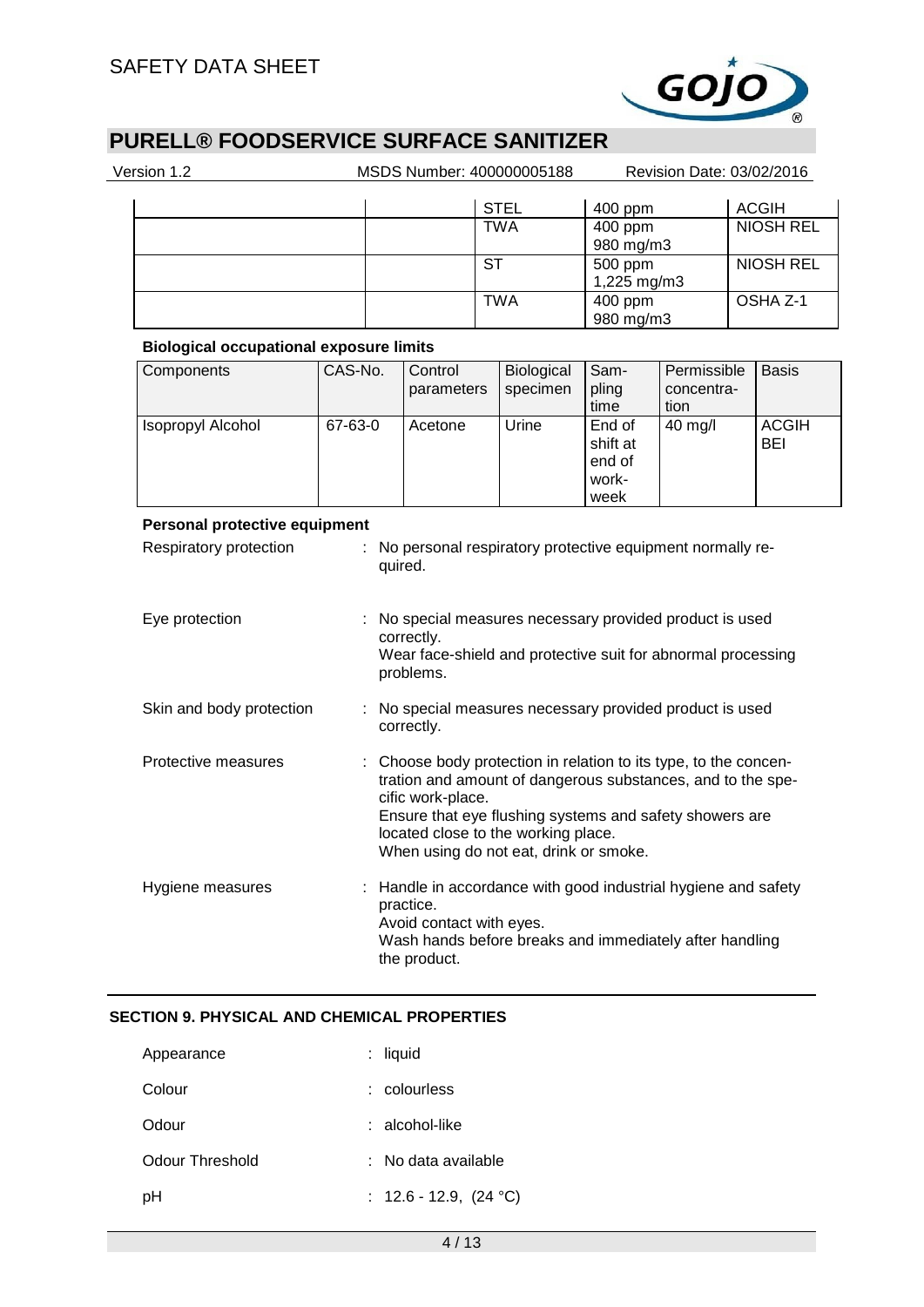

| Version 1.2                                | MSDS Number: 400000005188<br>Revision Date: 03/02/2016      |
|--------------------------------------------|-------------------------------------------------------------|
|                                            |                                                             |
| Melting point/freezing point               | : No data available                                         |
| Initial boiling point and boiling<br>range | : $77^{\circ}$ C                                            |
| Flash point                                | 30.8 $^{\circ}$ C<br>Method: Pensky-Martens closed cup      |
| Evaporation rate                           | : No data available                                         |
| Flammability (solid, gas)                  | : Not applicable                                            |
| Upper explosion limit                      | : 19 %(V)                                                   |
| Lower explosion limit                      | : $3.3\%$ (V)                                               |
| Vapour pressure                            | No data available                                           |
| Relative vapour density                    | No data available                                           |
| Relative density                           | No data available                                           |
| Density                                    | 0.952 g/cm3                                                 |
| Solubility(ies)<br>Water solubility        | : soluble                                                   |
| Partition coefficient: n-<br>octanol/water | : Not applicable                                            |
| Auto-ignition temperature                  | : not determined                                            |
| Thermal decomposition                      | : The substance or mixture is not classified self-reactive. |
| Viscosity<br>Viscosity, dynamic            | $: 2.6$ mPa.s                                               |
| <b>Explosive properties</b>                | : Not explosive                                             |
| Oxidizing properties                       | : The substance or mixture is not classified as oxidizing.  |
|                                            |                                                             |

#### **SECTION 10. STABILITY AND REACTIVITY**

| Reactivity                              | : Not classified as a reactivity hazard.         |
|-----------------------------------------|--------------------------------------------------|
| Possibility of hazardous reac-<br>tions | : Vapours may form explosive mixture with air.   |
| Conditions to avoid                     | : Heat, flames and sparks.                       |
| Incompatible materials                  | $:$ Oxidizing agents                             |
| Hazardous decomposition<br>products     | : No hazardous decomposition products are known. |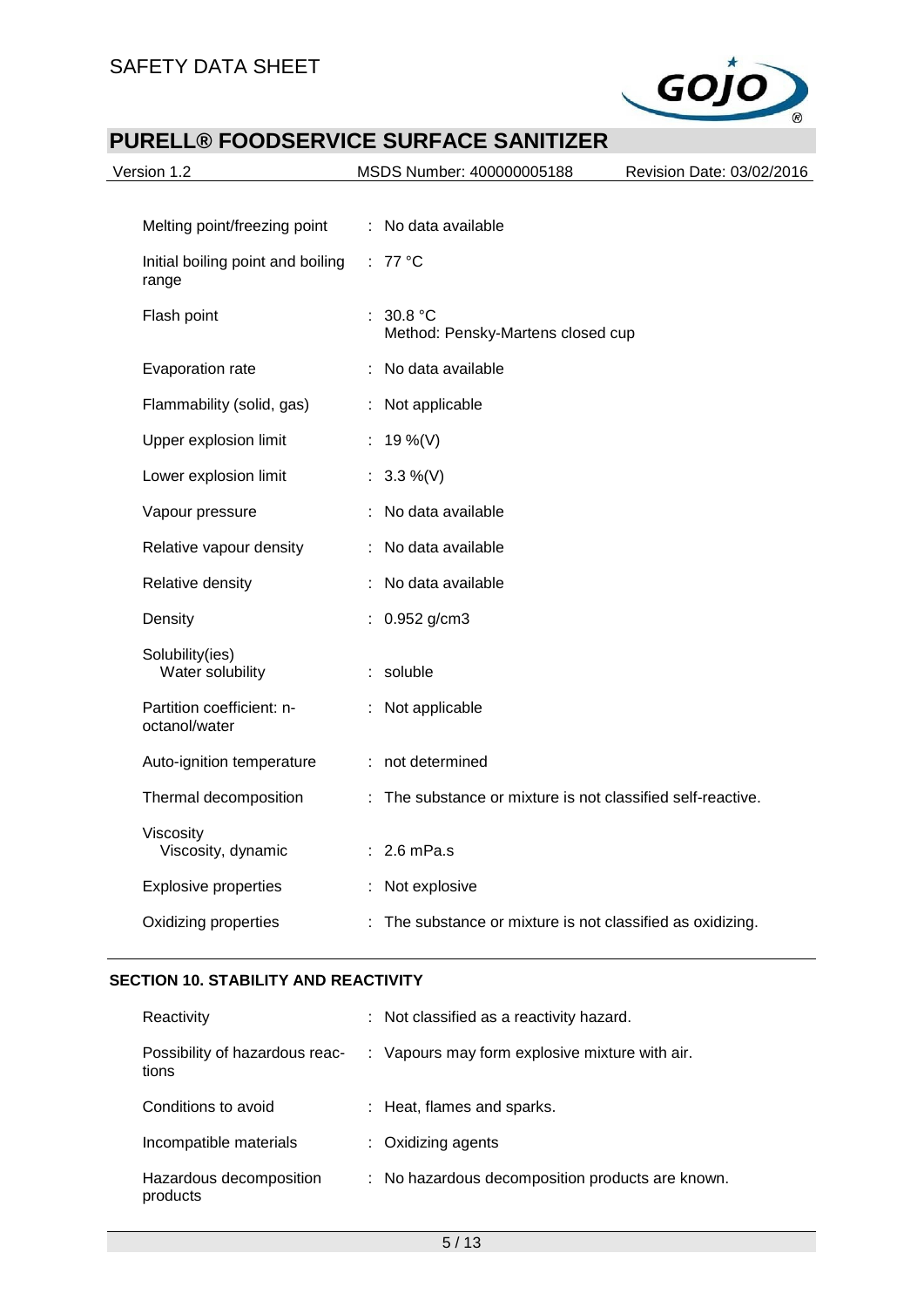

Version 1.2 MSDS Number: 400000005188 Revision Date: 03/02/2016

#### **SECTION 11. TOXICOLOGICAL INFORMATION**

**Information on likely routes of exposure** Inhalation Skin contact Eye contact

#### **Acute toxicity**

Not classified based on available information.

## **Components:**

| <b>Ethyl Alcohol:</b><br>Acute oral toxicity     | : LD50 (Rat): $> 5,000$ mg/kg                                             |
|--------------------------------------------------|---------------------------------------------------------------------------|
| Acute inhalation toxicity                        | : LC50 (Rat): 124.7 mg/l<br>Exposure time: 4 h<br>Test atmosphere: vapour |
| <b>Isopropyl Alcohol:</b><br>Acute oral toxicity | : LD50 (Rat): $>$ 5,000 mg/kg                                             |
| Acute inhalation toxicity                        | : LC50 (Rat): 72.6 mg/l<br>Exposure time: 4 h<br>Test atmosphere: vapour  |
| Acute dermal toxicity                            | LD50 (Rat): $>$ 5,000 mg/kg                                               |

#### **Skin corrosion/irritation**

Not classified based on available information.

#### **Product:**

Result: No skin irritation

#### **Components:**

**Ethyl Alcohol:** Species: Rabbit Method: OECD Test Guideline 404 Result: No skin irritation

#### **Isopropyl Alcohol:**

Species: Rabbit Result: No skin irritation

#### **Serious eye damage/eye irritation**

Not classified based on available information.

## **Components:**

**Ethyl Alcohol:** Species: Rabbit Result: Irritation to eyes, reversing within 21 days Method: OECD Test Guideline 405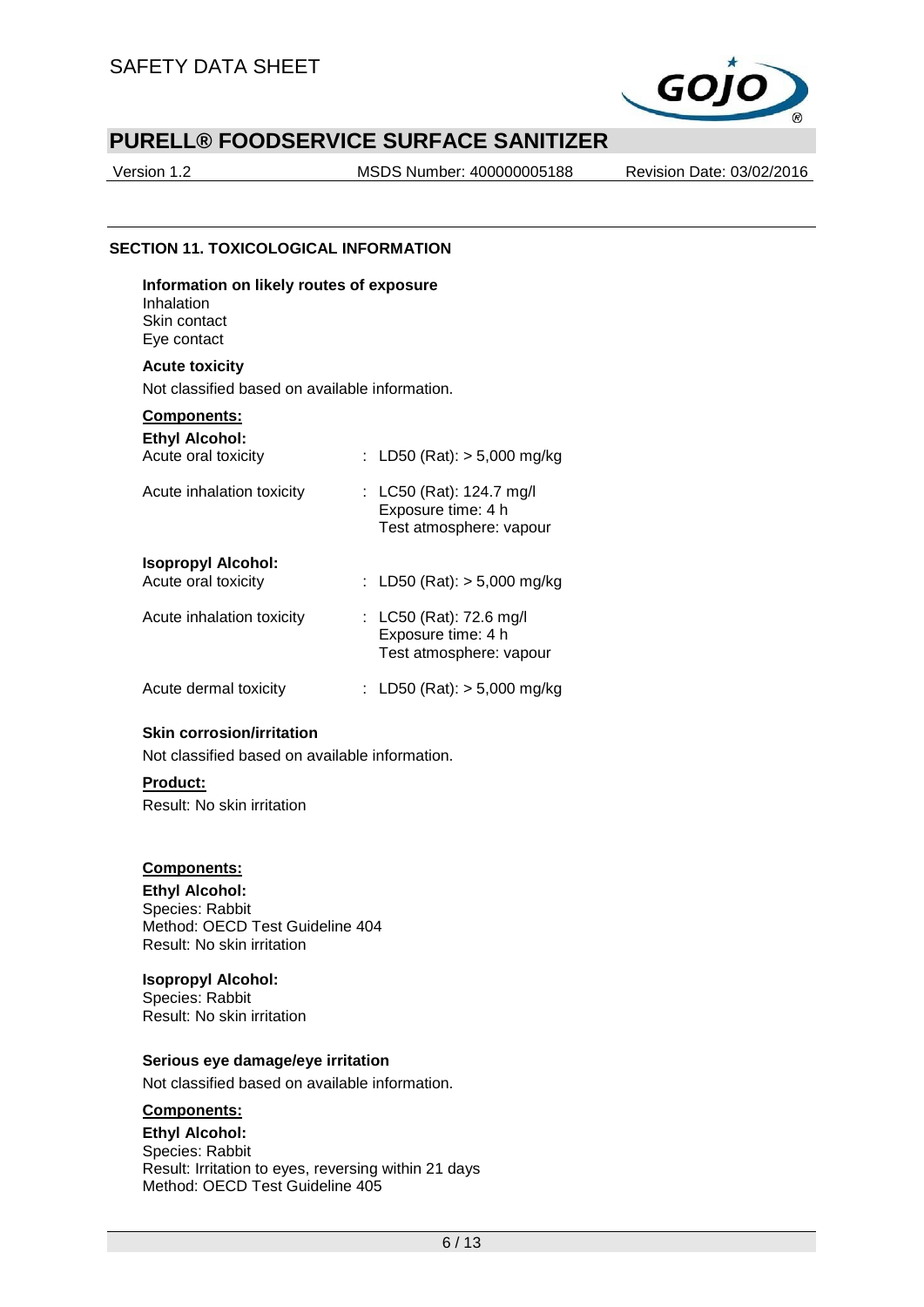

Version 1.2 MSDS Number: 400000005188 Revision Date: 03/02/2016

#### **Isopropyl Alcohol:**

Species: Rabbit Result: Irritation to eyes, reversing within 21 days

#### **Respiratory or skin sensitisation**

Skin sensitisation: Not classified based on available information. Respiratory sensitisation: Not classified based on available information.

## **Components:**

**Ethyl Alcohol:**

Test Type: Local lymph node assay (LLNA) Exposure routes: Skin contact Species: Mouse Result: negative

## **Isopropyl Alcohol:**

Test Type: Buehler Test Exposure routes: Skin contact Species: Guinea pig Method: OECD Test Guideline 406 Result: negative

#### **Germ cell mutagenicity**

Not classified based on available information.

#### **Components:**

| <b>Ethyl Alcohol:</b>     | : Test Type: In vitro mammalian cell gene mutation test                                                                                                                        |
|---------------------------|--------------------------------------------------------------------------------------------------------------------------------------------------------------------------------|
| Genotoxicity in vitro     | Result: negative                                                                                                                                                               |
| Genotoxicity in vivo      | : Test Type: Rodent dominant lethal test (germ cell) (in vivo)<br>Test species: Mouse<br>Application Route: Ingestion<br>Result: negative                                      |
| <b>Isopropyl Alcohol:</b> | : Test Type: Bacterial reverse mutation assay (AMES)                                                                                                                           |
| Genotoxicity in vitro     | Result: negative                                                                                                                                                               |
| Genotoxicity in vivo      | : Test Type: Mammalian erythrocyte micronucleus test (in vivo<br>cytogenetic assay)<br>Test species: Mouse<br>Application Route: Intraperitoneal injection<br>Result: negative |

#### **Carcinogenicity**

Not classified based on available information.

## **Components:**

#### **Isopropyl Alcohol:**

Species: Rat Application Route: inhalation (vapour) Exposure time: 104 weeks Method: OECD Test Guideline 451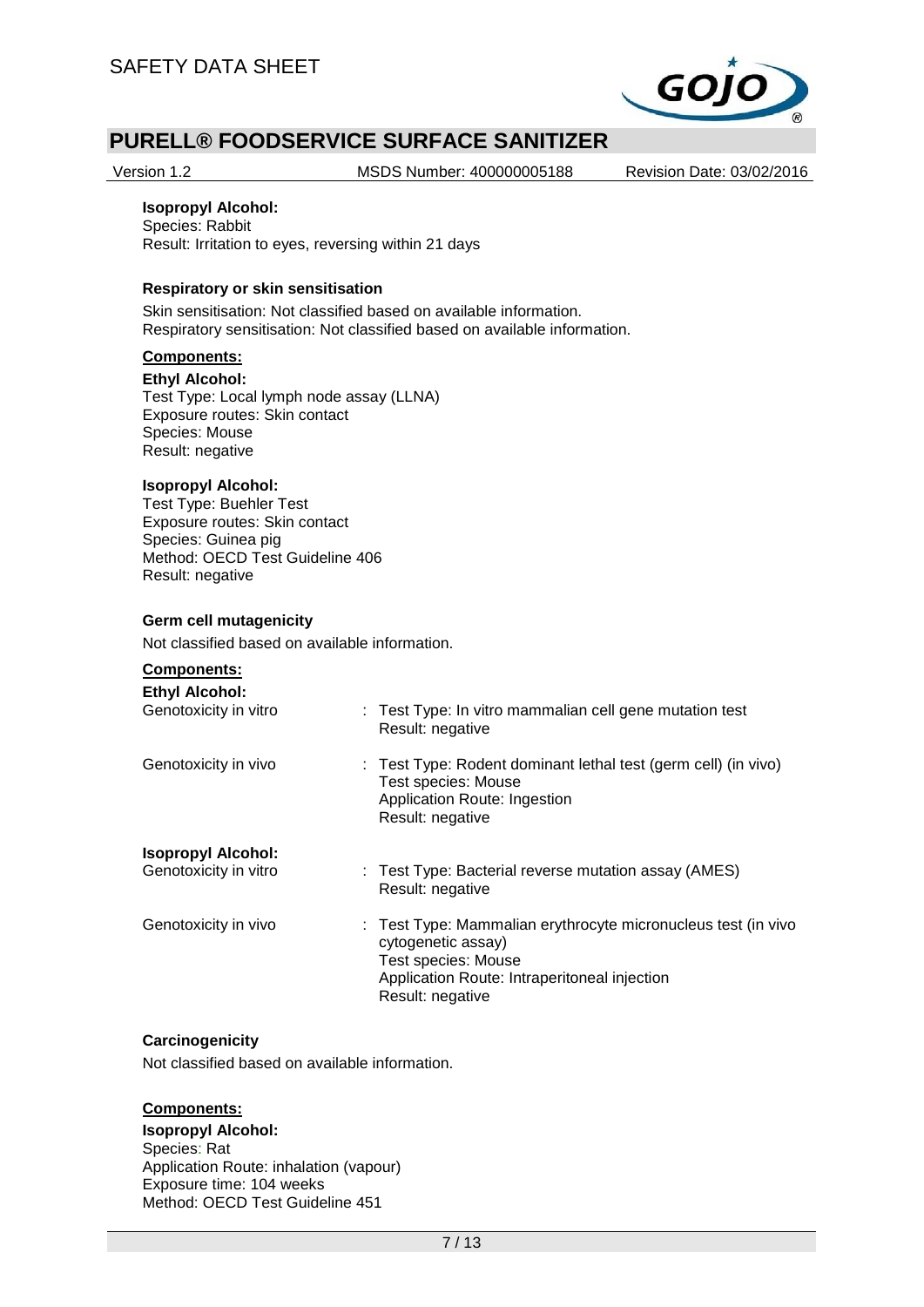

| Version 1.2                                                                                | MSDS Number: 400000005188<br>Revision Date: 03/02/2016                                                                                                         |
|--------------------------------------------------------------------------------------------|----------------------------------------------------------------------------------------------------------------------------------------------------------------|
| Result: negative                                                                           |                                                                                                                                                                |
| <b>IARC</b>                                                                                | No component of this product present at levels greater than or<br>equal to 0.1% is identified as probable, possible or confirmed<br>human carcinogen by IARC.  |
| <b>OSHA</b>                                                                                | No component of this product present at levels greater than or<br>equal to 0.1% is identified as a carcinogen or potential carcino-<br>gen by OSHA.            |
| <b>NTP</b>                                                                                 | No component of this product present at levels greater than or<br>equal to 0.1% is identified as a known or anticipated carcinogen<br>by NTP.                  |
| <b>Reproductive toxicity</b><br>Not classified based on available information.             |                                                                                                                                                                |
| Components:<br><b>Ethyl Alcohol:</b><br>Effects on fertility                               | Test Type: Two-generation reproduction toxicity study<br>Species: Mouse<br>Application Route: Ingestion<br>Method: OECD Test Guideline 416<br>Result: negative |
| <b>Isopropyl Alcohol:</b><br>Effects on fertility                                          | Test Type: Two-generation reproduction toxicity study<br>t<br>Species: Rat<br>Application Route: Ingestion<br>Result: negative                                 |
| Effects on foetal develop-<br>ment                                                         | Test Type: Embryo-foetal development<br>÷<br>Species: Rat<br>Application Route: Ingestion<br>Result: negative                                                  |
| <b>STOT - single exposure</b><br>Not classified based on available information.            |                                                                                                                                                                |
|                                                                                            |                                                                                                                                                                |
| Components:<br><b>Isopropyl Alcohol:</b><br>Assessment: May cause drowsiness or dizziness. |                                                                                                                                                                |
| <b>STOT - repeated exposure</b><br>Not classified based on available information.          |                                                                                                                                                                |
| <b>Repeated dose toxicity</b>                                                              |                                                                                                                                                                |
| Components:                                                                                |                                                                                                                                                                |
| <b>Ethyl Alcohol:</b><br>Species: Rat                                                      |                                                                                                                                                                |

NOAEL: 2,400 mg/kg Application Route: Ingestion Exposure time: 2 y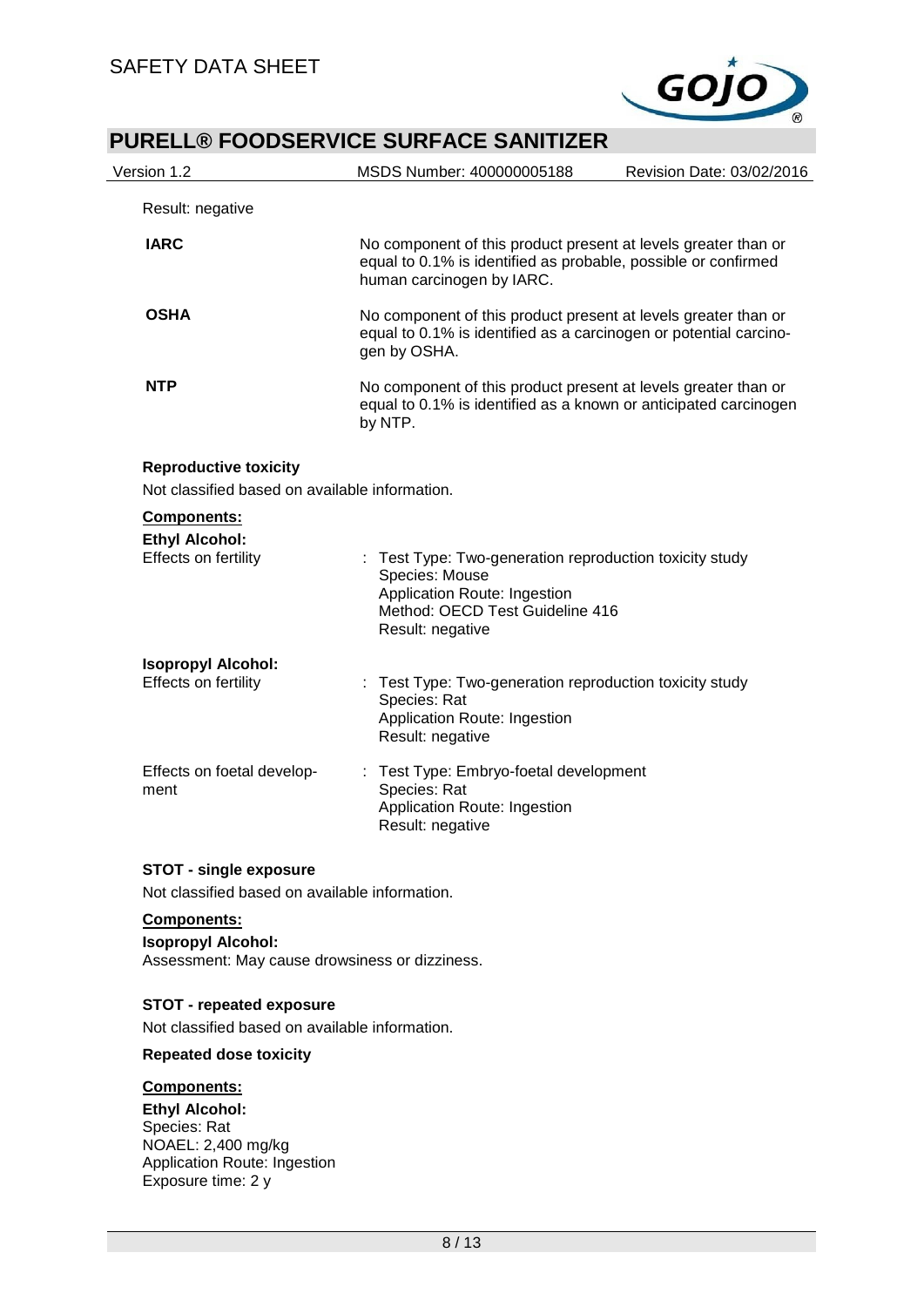

Version 1.2 MSDS Number: 400000005188 Revision Date: 03/02/2016

## **Isopropyl Alcohol:**

Species: Rat NOAEL: 5000 ppm Application Route: inhalation (vapour) Exposure time: 104 w Method: OECD Test Guideline 413

#### **Aspiration toxicity**

Not classified based on available information.

## **SECTION 12. ECOLOGICAL INFORMATION**

#### **Ecotoxicity**

### **Components:**

**Ethyl Alcohol:**<br>Toxicity to fish  $\therefore$  LC50 (Pimephales promelas (fathead minnow)): > 1,000 mg/l Exposure time: 96 h Toxicity to daphnia and other aquatic invertebrates : EC50 (Daphnia magna (Water flea)): > 1,000 mg/l Exposure time: 48 h Toxicity to algae : EC50 (Chlorella vulgaris (Fresh water algae)): 275 mg/l Exposure time: 72 h Method: OECD Test Guideline 201 Toxicity to daphnia and other aquatic invertebrates (Chronic toxicity) : NOEC (Daphnia magna (Water flea)): 9.6 mg/l Exposure time: 9 d Toxicity to bacteria : EC50 (Photobacterium phosphoreum): 32.1 mg/l Exposure time: 0.25 h **Isopropyl Alcohol:** : LC50 (Pimephales promelas (fathead minnow)): 10,000 mg/l Exposure time: 96 h Toxicity to daphnia and other aquatic invertebrates : EC50 (Daphnia magna (Water flea)): > 10,000 mg/l Exposure time: 24 h Toxicity to bacteria : EC50 (Pseudomonas putida): > 1,050 mg/l Exposure time: 16 h **Persistence and degradability Components: Ethyl Alcohol:** : Result: Readily biodegradable. Biodegradation: 84 % Exposure time: 20 d **Isopropyl Alcohol:** Biodegradability : Result: rapidly degradable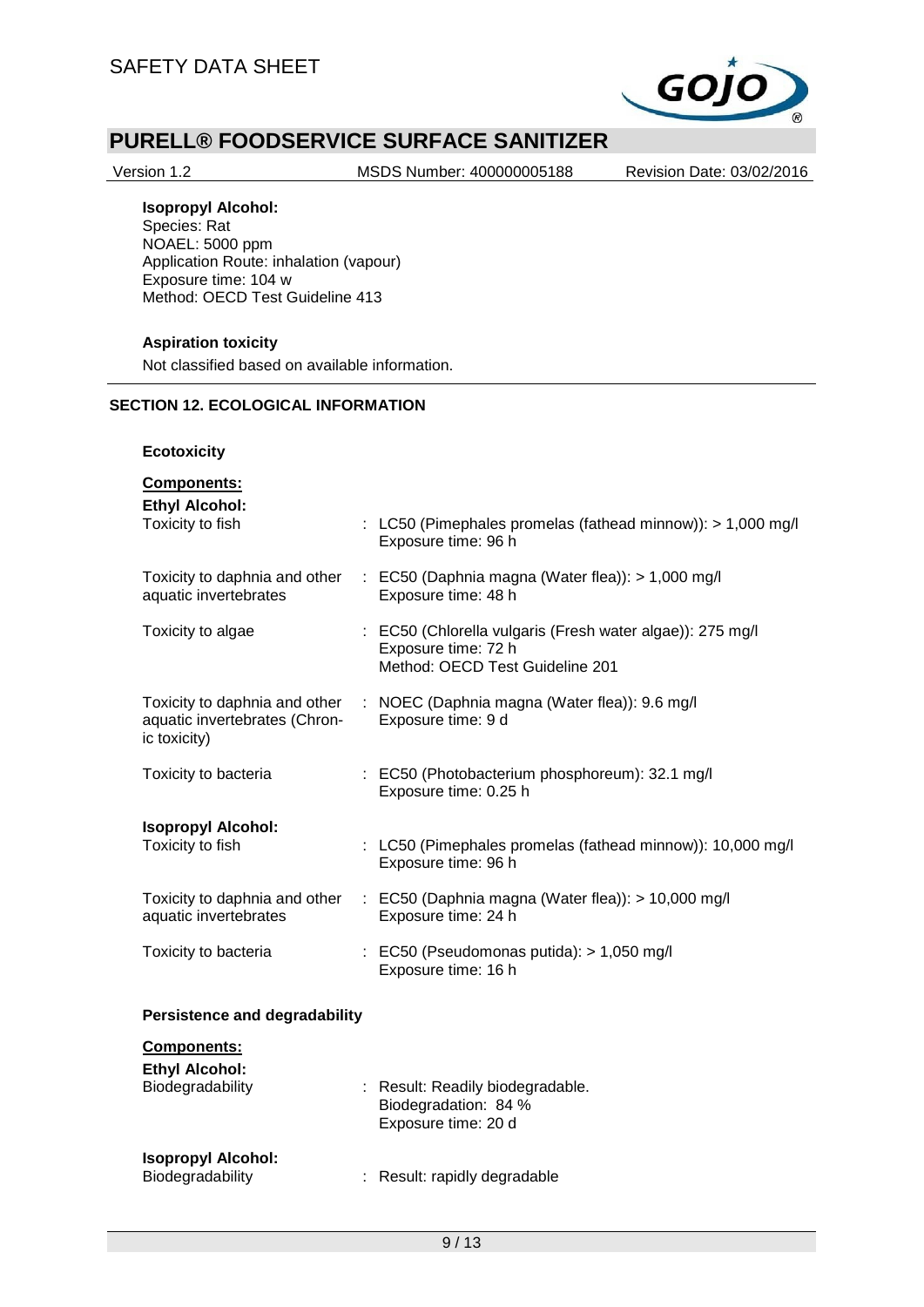

| Version 1.2                                                                        | MSDS Number: 400000005188                                                                                                                                                   | Revision Date: 03/02/2016 |
|------------------------------------------------------------------------------------|-----------------------------------------------------------------------------------------------------------------------------------------------------------------------------|---------------------------|
| <b>Bioaccumulative potential</b>                                                   |                                                                                                                                                                             |                           |
| Components:<br><b>Ethyl Alcohol:</b><br>Partition coefficient: n-<br>octanol/water | : $log Pow: -0.35$                                                                                                                                                          |                           |
| <b>Isopropyl Alcohol:</b><br>Partition coefficient: n-<br>octanol/water            | $:$ log Pow: 0.05                                                                                                                                                           |                           |
| <b>Mobility in soil</b><br>No data available                                       |                                                                                                                                                                             |                           |
| Other adverse effects<br>No data available                                         |                                                                                                                                                                             |                           |
| <b>Product:</b><br>Regulation                                                      | 40 CFR Protection of Environment; Part 82 Protection of<br>Stratospheric Ozone - CAA Section 602 Class I Substances                                                         |                           |
| Remarks                                                                            | This product neither contains, nor was manufactured with a<br>Class I or Class II ODS as defined by the U.S. Clean Air Act<br>Section 602 (40 CFR 82, Subpt. A, App.A + B). |                           |

#### **SECTION 13. DISPOSAL CONSIDERATIONS**

| <b>Disposal methods</b> |                                                    |
|-------------------------|----------------------------------------------------|
| Waste from residues     | : Dispose of in accordance with local regulations. |

## **SECTION 14. TRANSPORT INFORMATION**

**International Regulation**

| <b>IATA-DGR</b>            |                        |
|----------------------------|------------------------|
| UN/ID No.                  | $:$ UN 1987            |
| Proper shipping name       | Alcohols, n.o.s.       |
|                            | (Ethanol, Propan-2-ol) |
| Class                      | : 3                    |
| Packing group              | : III                  |
| Packing instruction (cargo | : 366                  |
| aircraft)                  |                        |
| <b>IMDG-Code</b>           |                        |
| UN number                  | : UN 1987              |
| Proper shipping name       | : ALCOHOLS, N.O.S.     |
|                            | (Ethanol, Propan-2-ol) |
| Class                      | : 3                    |
| Packing group              | : III                  |
| Labels                     | : 3                    |
| EmS Code                   | $: F-E, S-D$           |
| Marine pollutant           | no                     |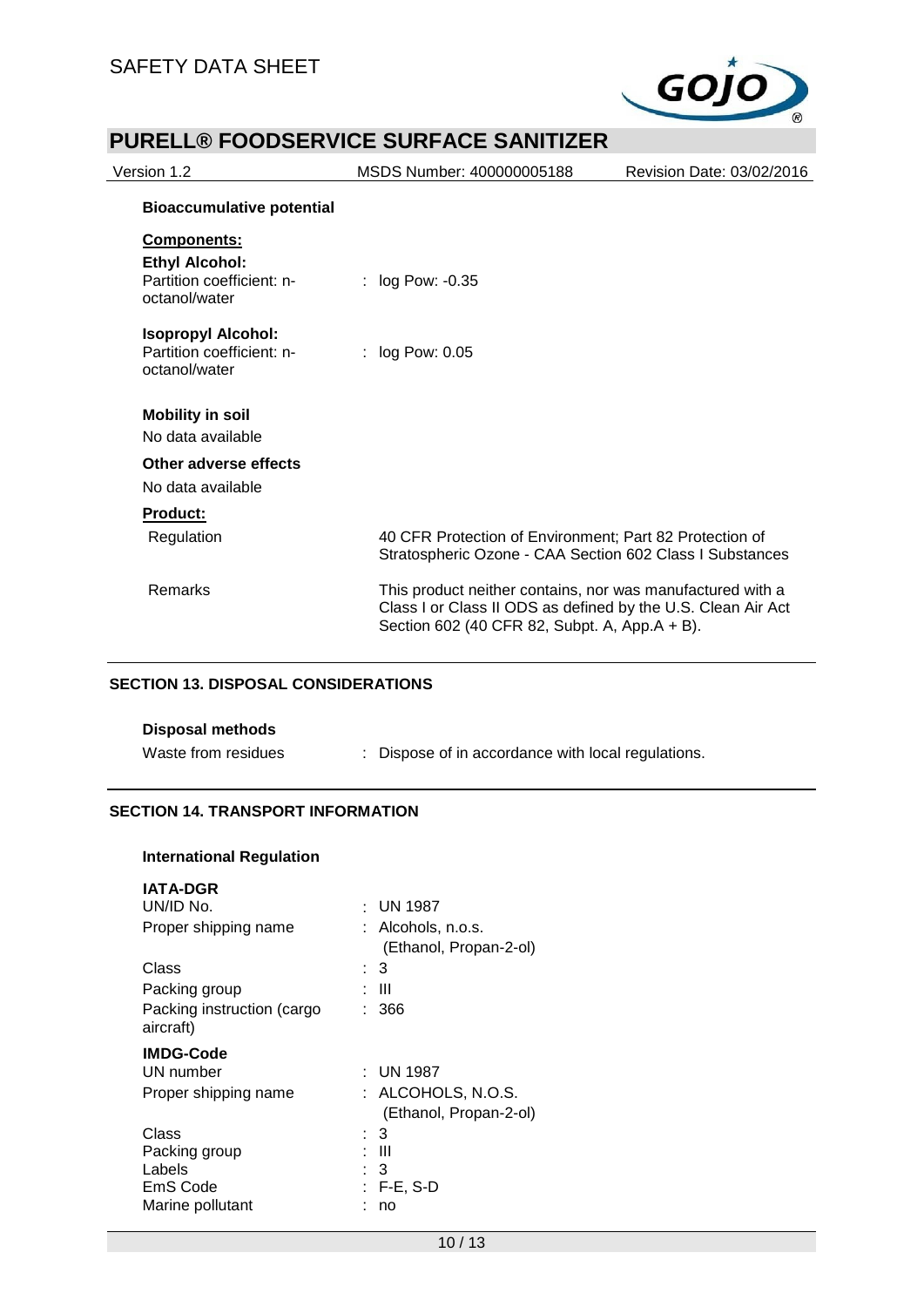

Version 1.2 MSDS Number: 400000005188 Revision Date: 03/02/2016

#### **National Regulations**

| <b>49 CFR</b>        |                        |
|----------------------|------------------------|
| UN/ID/NA number      | $:$ UN 1987            |
| Proper shipping name | : Alcohols, n.o.s.     |
|                      | (Ethanol, Propan-2-ol) |
| Class                | $\therefore$ 3         |
| Packing group        | : III                  |
| <b>ERG Code</b>      | : 127                  |
| Marine pollutant     | no                     |
|                      |                        |

## **SECTION 15. REGULATORY INFORMATION**

#### **EPCRA - Emergency Planning and Community Right-to-Know Act**

#### **CERCLA Reportable Quantity**

| Components          | CAS-No.   |       | Component RQ   Calculated product RQ |
|---------------------|-----------|-------|--------------------------------------|
|                     |           | (lbs) | (lbs)                                |
| Potassium Hvdroxide | 1310-58-3 | 1000  |                                      |

\*: Calculated RQ exceeds reasonably attainable upper limit.

#### **SARA 304 Extremely Hazardous Substances Reportable Quantity**

This material does not contain any components with a section 304 EHS RQ.

| SARA 311/312 Hazards | : Fire Hazard                                                                                                  |         |       |
|----------------------|----------------------------------------------------------------------------------------------------------------|---------|-------|
| <b>SARA 302</b>      | : No chemicals in this material are subject to the reporting re-<br>quirements of SARA Title III, Section 302. |         |       |
| <b>SARA 313</b>      | : The following components are subject to reporting levels es-<br>tablished by SARA Title III, Section 313:    |         |       |
|                      | Isopropyl Alcohol                                                                                              | 67-63-0 | 1.42% |

#### **Clean Air Act**

This product does not contain any hazardous air pollutants (HAP), as defined by the U.S. Clean Air Act Section 12 (40 CFR 61).

This product does not contain any chemicals listed under the U.S. Clean Air Act Section 112(r) for Accidental Release Prevention (40 CFR 68.130, Subpart F).

The following chemical(s) are listed under the U.S. Clean Air Act Section 111 SOCMI Intermediate or Final VOC's (40 CFR 60.489):

| Ethyl Alcohol     | 64-17-5                          | 29.4 % |
|-------------------|----------------------------------|--------|
| Isopropyl Alcohol | 67-63-0                          | 1.42 % |
| .                 | $\sim$ $\sim$ $\sim$ $\sim$<br>. |        |

This product does not contain any VOC exemptions listed under the U.S. Clean Air Act Section 450.

#### **Clean Water Act**

This product does not contain any toxic pollutants listed under the U.S. Clean Water Act Section 307

The following Hazardous Substances are listed under the U.S. CleanWater Act, Section 311, Table 116.4A:

Potassium Hydroxide 1310-58-3 0.35 %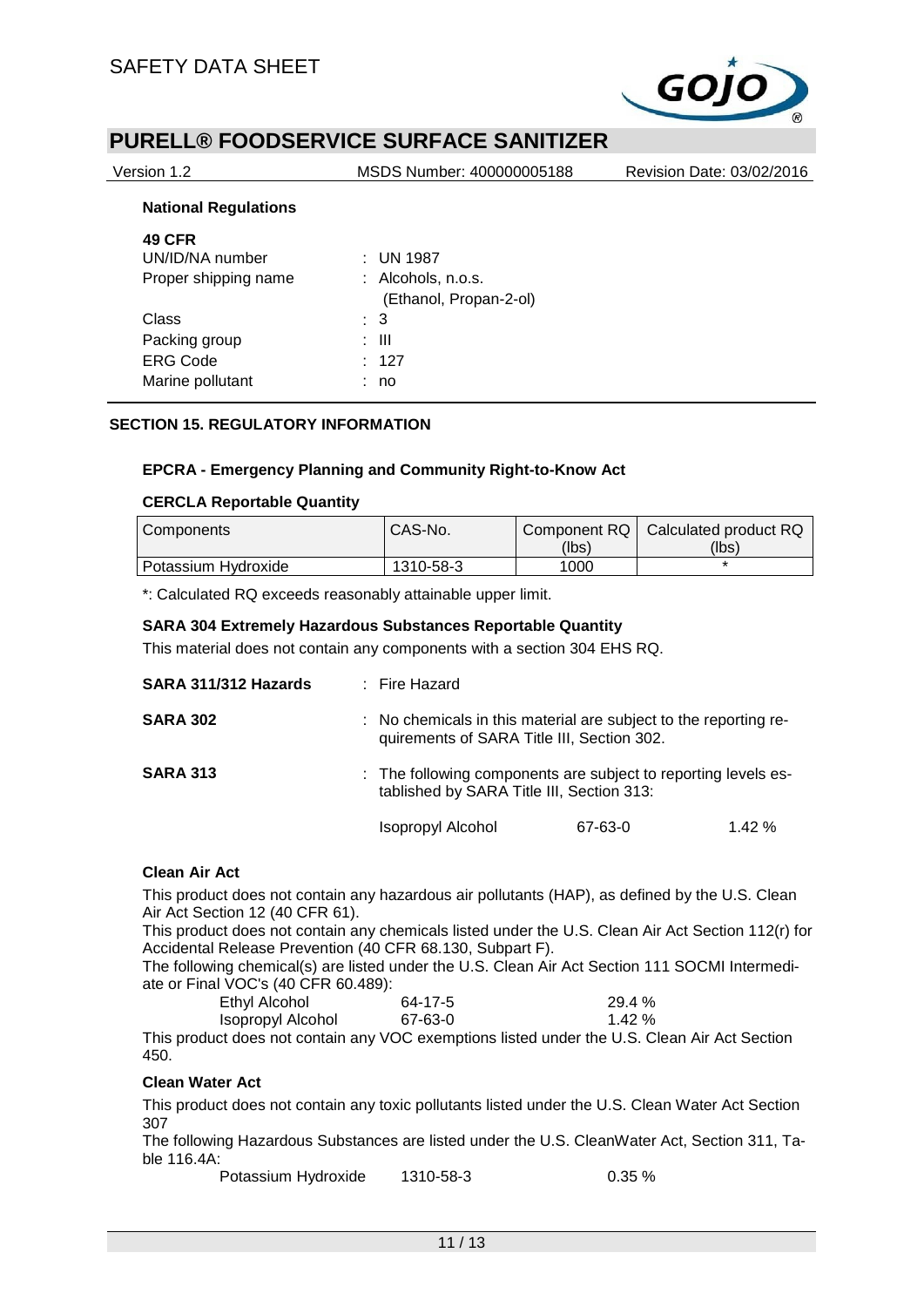

| Version 1.2               |                                    | MSDS Number: 400000005188                                                                                                                        |           | Revision Date: 03/02/2016 |
|---------------------------|------------------------------------|--------------------------------------------------------------------------------------------------------------------------------------------------|-----------|---------------------------|
| 117.3:                    |                                    | The following Hazardous Chemicals are listed under the U.S. CleanWater Act, Section 311, Table                                                   |           |                           |
|                           | Potassium Hydroxide                | 1310-58-3                                                                                                                                        | 0.35%     |                           |
|                           | <b>Massachusetts Right To Know</b> |                                                                                                                                                  |           |                           |
|                           | <b>Ethyl Alcohol</b>               |                                                                                                                                                  | 64-17-5   | 20 - 35 %                 |
|                           | Isopropyl Alcohol                  |                                                                                                                                                  | 67-63-0   | $1 - 5%$                  |
|                           | Pennsylvania Right To Know         |                                                                                                                                                  |           |                           |
|                           | Water (Aqua)                       |                                                                                                                                                  | 7732-18-5 | 70 - 90 %                 |
|                           | Ethyl Alcohol                      |                                                                                                                                                  | 64-17-5   | 20 - 35 %                 |
|                           | Isopropyl Alcohol                  |                                                                                                                                                  | 67-63-0   | $1 - 5%$                  |
|                           | Potassium Hydroxide                |                                                                                                                                                  | 1310-58-3 | $0.1 - 1%$                |
|                           | <b>New Jersey Right To Know</b>    |                                                                                                                                                  |           |                           |
|                           | Water (Aqua)                       |                                                                                                                                                  | 7732-18-5 | 70 - 90 %                 |
|                           | <b>Ethyl Alcohol</b>               |                                                                                                                                                  | 64-17-5   | 20 - 35 %                 |
|                           | <b>Isopropyl Alcohol</b>           |                                                                                                                                                  | 67-63-0   | $1 - 5%$                  |
| <b>California Prop 65</b> |                                    | This product does not contain any chemicals known to State<br>of California to cause cancer, birth defects, or any other re-<br>productive harm. |           |                           |
|                           |                                    | The components of this product are reported in the following inventories:                                                                        |           |                           |
| <b>CH INV</b>             |                                    | On the inventory, or in compliance with the inventory                                                                                            |           |                           |
| <b>TSCA</b>               |                                    | : On TSCA Inventory                                                                                                                              |           |                           |
| <b>DSL</b>                |                                    | : All components of this product are on the Canadian DSL.                                                                                        |           |                           |
| <b>AICS</b>               |                                    | : On the inventory, or in compliance with the inventory                                                                                          |           |                           |
| <b>NZIoC</b>              |                                    | : On the inventory, or in compliance with the inventory                                                                                          |           |                           |
| <b>ENCS</b>               |                                    | : On the inventory, or in compliance with the inventory                                                                                          |           |                           |
| <b>ISHL</b>               |                                    | On the inventory, or in compliance with the inventory                                                                                            |           |                           |
| <b>KECI</b>               |                                    | On the inventory, or in compliance with the inventory                                                                                            |           |                           |
| <b>PICCS</b>              |                                    | On the inventory, or in compliance with the inventory                                                                                            |           |                           |
| <b>IECSC</b>              |                                    | On the inventory, or in compliance with the inventory                                                                                            |           |                           |
|                           |                                    |                                                                                                                                                  |           |                           |

#### **Inventories**

AICS (Australia), DSL (Canada), IECSC (China), REACH (European Union), ENCS (Japan), ISHL (Japan), KECI (Korea), NZIoC (New Zealand), PICCS (Philippines), TSCA (USA)